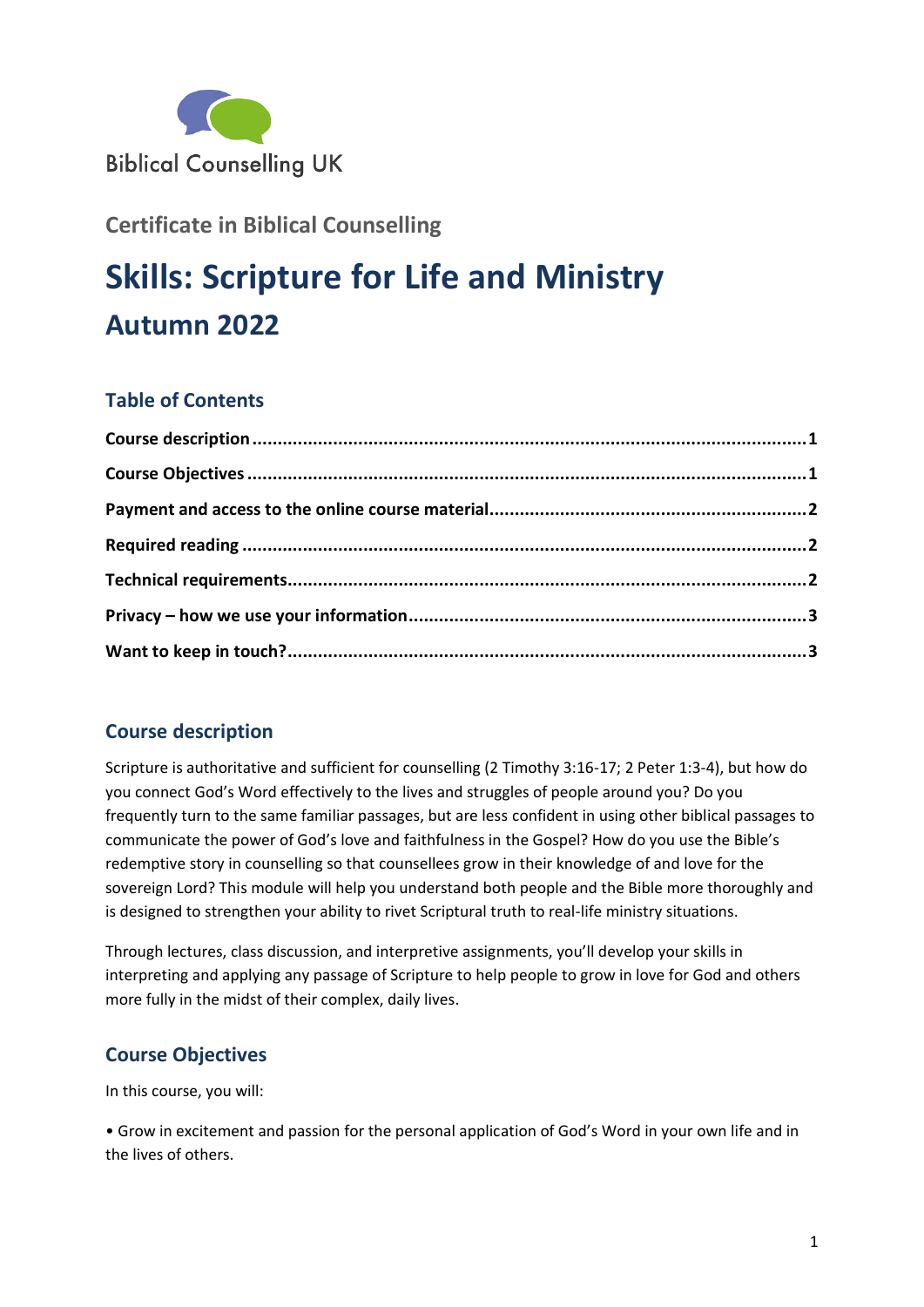• Learn and practice a method of biblical interpretation that makes connections between the details of particular passages and the wider story of Scripture that centres on Jesus Christ.

• Practice moving from Scripture to life by making gospel-centred connections between specific passages and the particulars of a person's life.

• Practice moving from life to Scripture by learning to frame people's struggles in ways that naturally connect with particular biblical themes and passages.

#### <span id="page-1-0"></span>**Payment and access to the online course material**

Register at <https://www.biblicalcounselling.org.uk/certificate-course-module-registration/>

The registration deadline is Monday 4<sup>th</sup> July. The payment deadline for this module is Monday 18<sup>th</sup> **July**. Please note that late payment of fees incurs an administration charge of £25, and may result in your not being enrolled in this module.

Once we have received your payment, we will enroll you in this module. Approximately two weeks before the start of the module you will receive access to the course on Canvas, our online learning platform. The lectures are available both in a video format that you can stream online as well as in a downloadable MP3 (audio only) file so that you can listen via MP3 player, smartphone, etc.

#### <span id="page-1-1"></span>**Required reading**

You will need access to copies of the following books:

*CrossTalk: Where Life and Scripture Meet* by Michael R Emlet

*Even Better than Eden: Nine Ways the Bible's Story Changes Everything about your Story* by Nancy Guthrie

These are available from 10ofthose.com at a discount for Certificate Course students - see [https://www.10ofthose.com/partners/bcukstudent.](https://www.10ofthose.com/partners/bcukstudent)

To obtain this discount:

1) Set up an account with 10ofthose at<https://www.10ofthose.com/account/>

2) Email info@10ofthose.com - with the subject line 'BCUK Student' - using the email address with which you have set up the account.

All other required reading will be available via the online learning platform.

## <span id="page-1-2"></span>**Technical requirements**

We strongly recommend that students have access to and experience with a desktop or laptop (not just an iPad or mobile device) with internet access, as well as Microsoft Word or a word processor that can export files in a .doc or .docx format. Canvas recommends using Google Chrome for your browser when accessing the classroom.

There is a Canvas Mobile App available, although the Canvas app does not have the same functionality as using Canvas on your computer. We therefore strongly recommend that you use your computer as